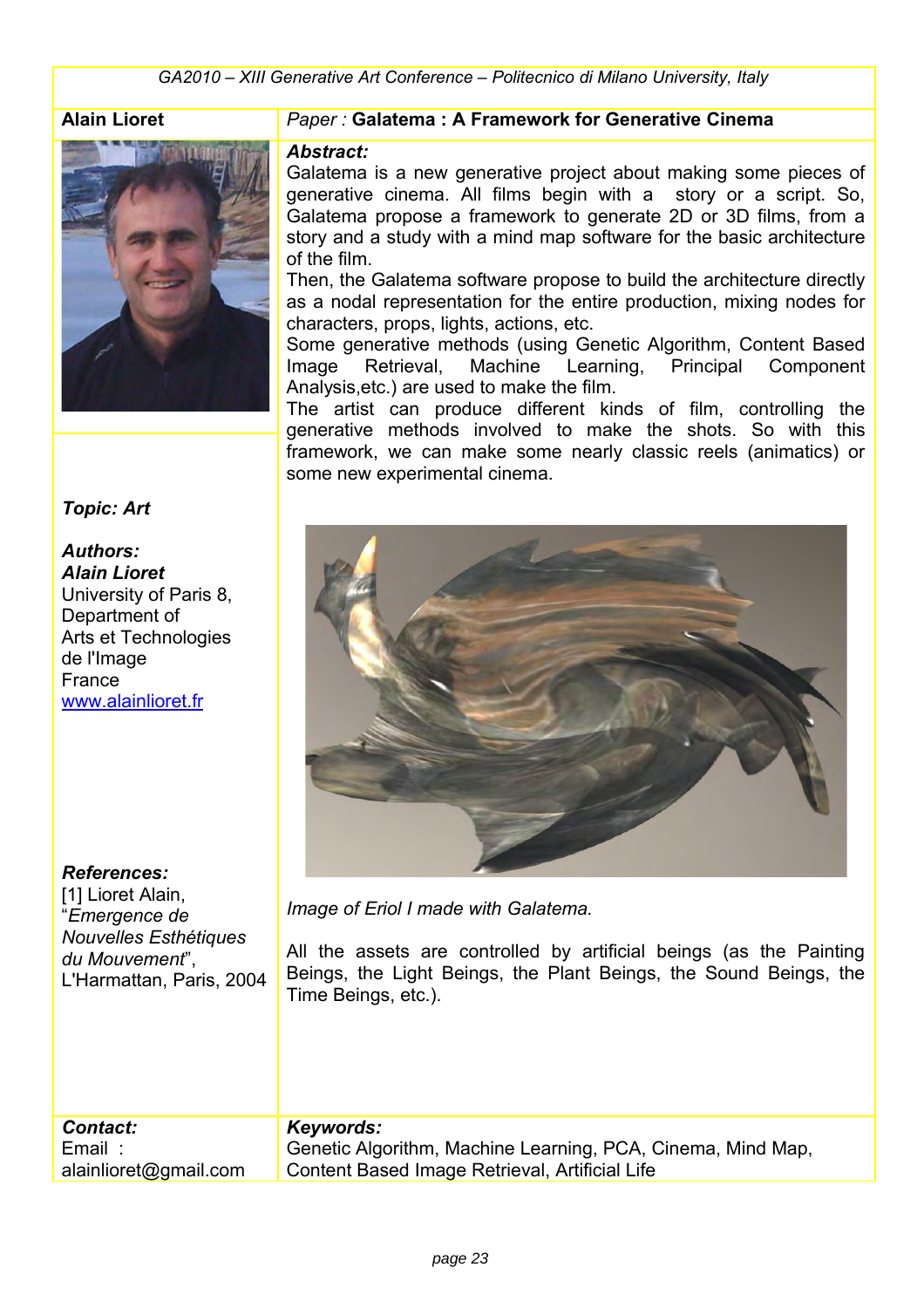# **GALATEMA : A Framework for Generative Cinema**

**Assistant Prof. Alain Lioret**  *Arts et Technologies de l'Image. Université Paris 8 – France <http://alainlioret.fr/research/galatema> e-mail : [alainlioret@gmail.com](mailto:alainlioret@gmail.com)* 

Galatema is a project for making some kind of new cinema, using Artificial Life Creatures. The idea is to let a complex ecosystem of artificial beings working together, in their own world, making some images in real time or not. These creatures are different from other artificial life creatures, as they are involved in some special tasks, as making lights, making sounds, making camera shots, etc. This world works with some rules, based on cellular automaton, evolved by genetic algorithm, and in constant mutation with machine learning.

## **Calculated Cinema**

Generative Cinema is not very well-known today. But, we can tell about Calculated Cinema, made at the beginning of the computer animation. You can read the excellent article by Eugeni Bonet at the Verbindingen/Jonctions 5 [1] , relating the effect of the work back in 1916 from artists such as Arnaldo Ginna and Bruno Corra , the Italian futurists who made the first abstract film "Vita Futurista" [2]. (See Fig. 1).



*Fig 1 : Vita Futurista. Ginna – Corra. 1916* 

Since this first film, many artists worked on making cinema with some process, automatic, or semi-automatic, with computer algorithms or just computed rules. We can't mention here all these people, but among us, just some important names : Oskar Fischinger, László Moholy-Nagy, Alexandre Alexeieff with Claire Parker, Norman McLaren for the first � experiments of new cinema (with animation), and then Ben F. Laposky, Mary Ellen Bute, Karl Otto Götz and some few others who have produced the first machine-generated graphics and animation between 1940 and 1960.

To know more about "calculated cinema", you can read the Malcom Le Grice book : "Experimental Cinema in the Digital Age" [3].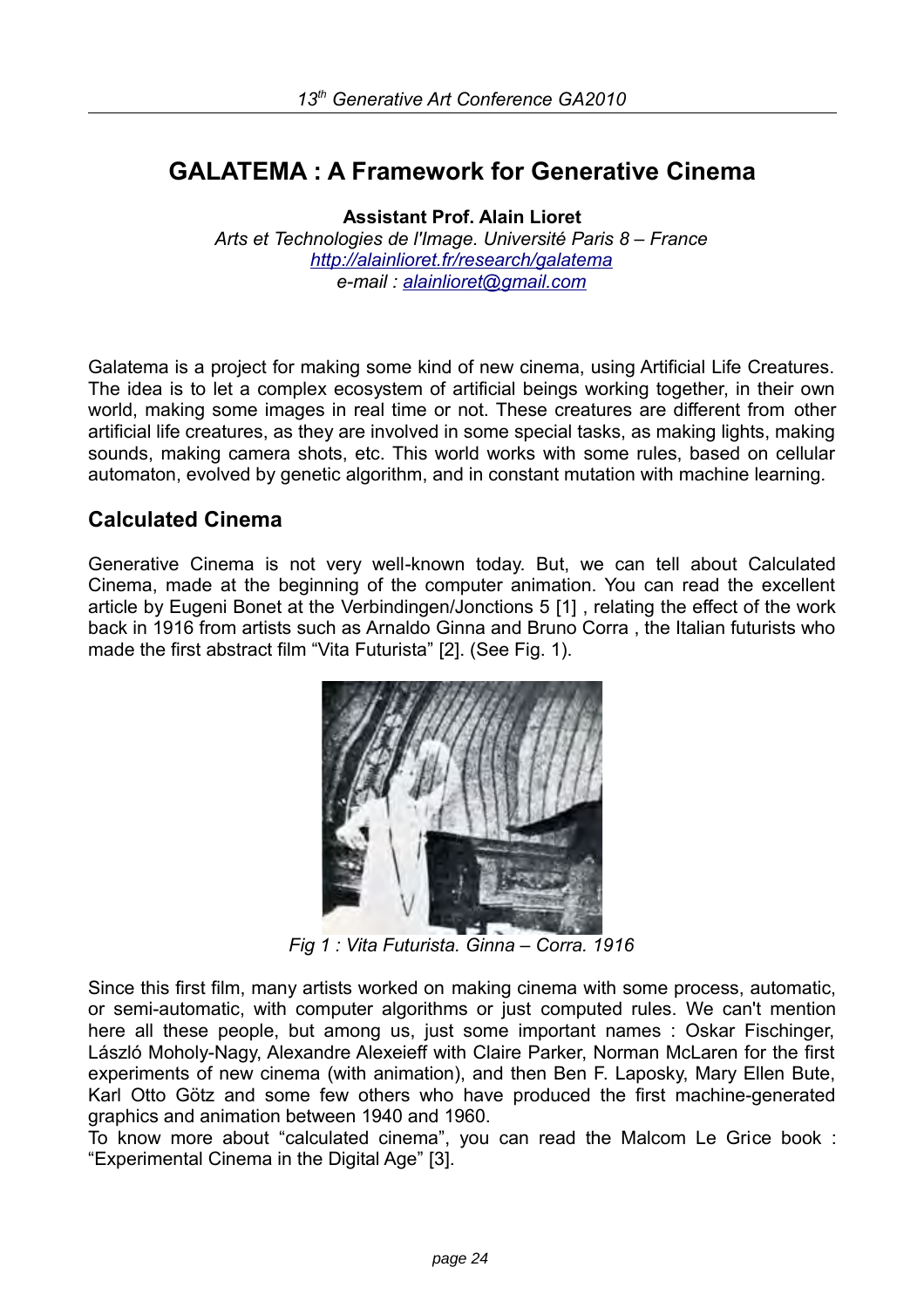Let's just mention here the first important artists using computer generated animations : Charles Csuri, Stan Vanderbeek (Fig.2), Lillian Schwartz, James and John Whitney, and Larry Cuba among the most well known.



*Fig.2 : Movie-Drome. Stan VanDerBeek. 1963* 

# **Algorithmic Cinema**

A very important work was also made by Barbara Lattanzi, who is involved in algorithmic cinema. She has produced many experimental films and the software tools used to make them. She has been working on video improvisation, remediation of structuralist films, etc. [4]. You can find her art and software on her web-page, her courses, and some very interesting papers too.

Jim Andrews had made one of the most important experience of generative cinema, called dbCinema [5]. (Fig 3).



*Fig .3 : Jim Andrews. DbCinema.*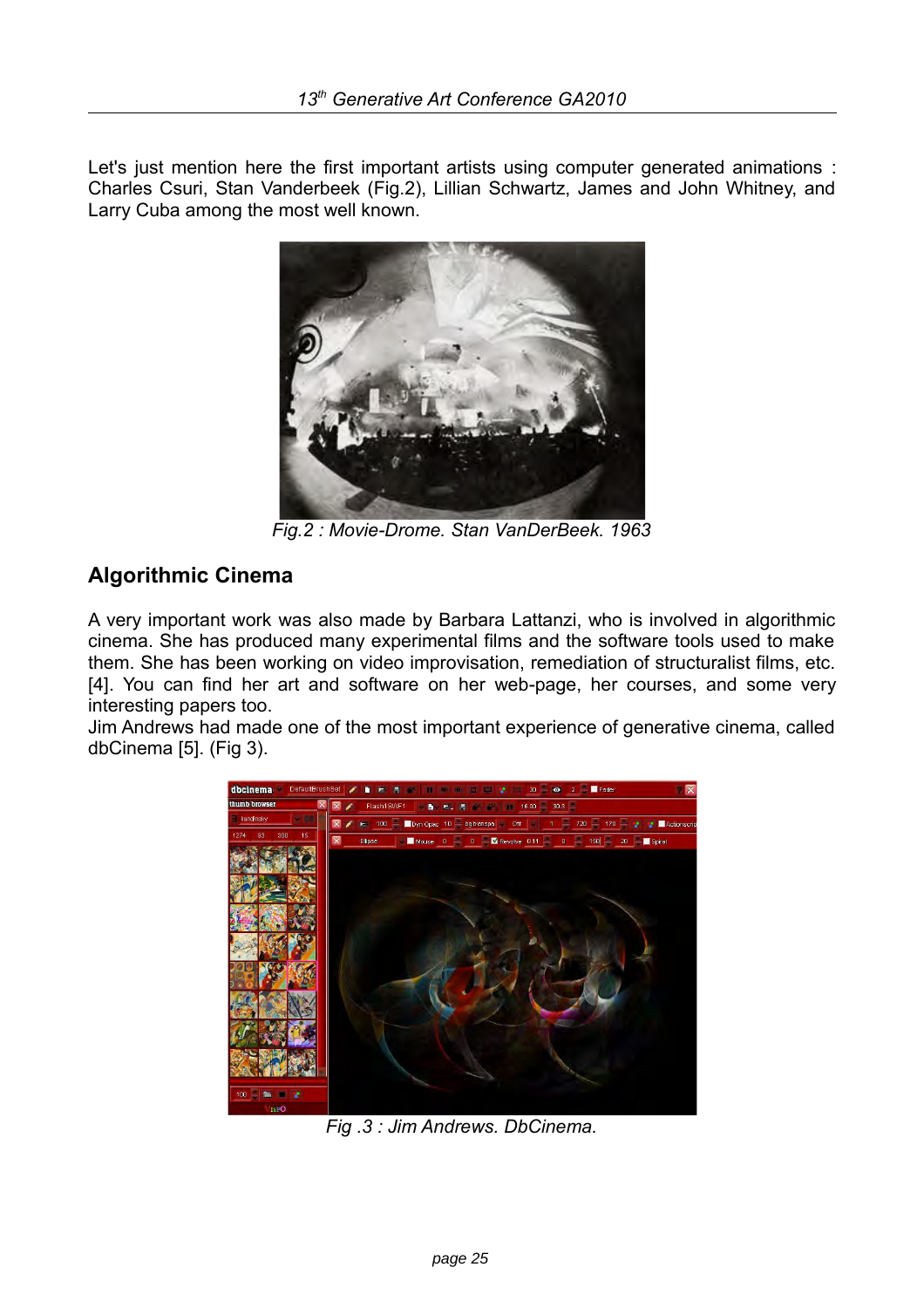DbCinema is an online graphic synthesizer able to produce a real-time painterly cinema. It's a very good work, with experiences based upon Kandinski paintings, and many others. We can compare this work with some experiments made by Lev Manovich (especially the Soft Cinema) [6]. You can find some good papers about new kind of cinema on his web site.

Jon Pettigrew has also made some prototype of generative cinema [7] but he is rather working on generative music.

We can also read the good writing by Iain Lobb : « Generative Cinema and Dialogue » [8] where he tries to explain how generative cinema can be considered as a cinematic language. His essay contains an interesting part on algorithms for storytelling, and refers to the work of Sheldon Klein , James Meehan and Mazoud Yazdani. Yazdani is the first person trying to use generated storytelling.

Lobb says about Tale-Spin, the software made by Meehan :

"Developed in the 1970s, Tale-Spin is typical of early artificial intelligence work in that it *tries, and largely fails, to recreate aspects of human intelligence. There is now some consensus that this approach to AI is fatally flawed, and new approaches have now emerged in reaction to this, for example 'A-Life', which focuses on the interactions of groups of simple simulated organisms. The 'microworld' approach to generative cinema uses ideas from A-Life to create a cinematic experience".* 

Galatema is one experience using A-Life in response to this idea.

# **Painting Beings**

Painting Beings [12] [13] are artificial creatures, living in a "microworld", evolving, in space, forms, colors, trying to make a painting world in their own artistic ecosystem. In fact, they are a kind of abstraction for characters that we can find in virtual worlds, such as The Sims or in Second Life universe. But, they are artificial life characters, with some very simple geometric forms, and some cellular automaton rules evolved by genetic algorithm.

The Painting Beings are working together to produce some digital paintings, always animated, always evolved. We can see another work similar to this, made by Tara Krause[14].(see Fig.4).



*Fig 4 : Cellular Automaton Painting by Tara Krause.*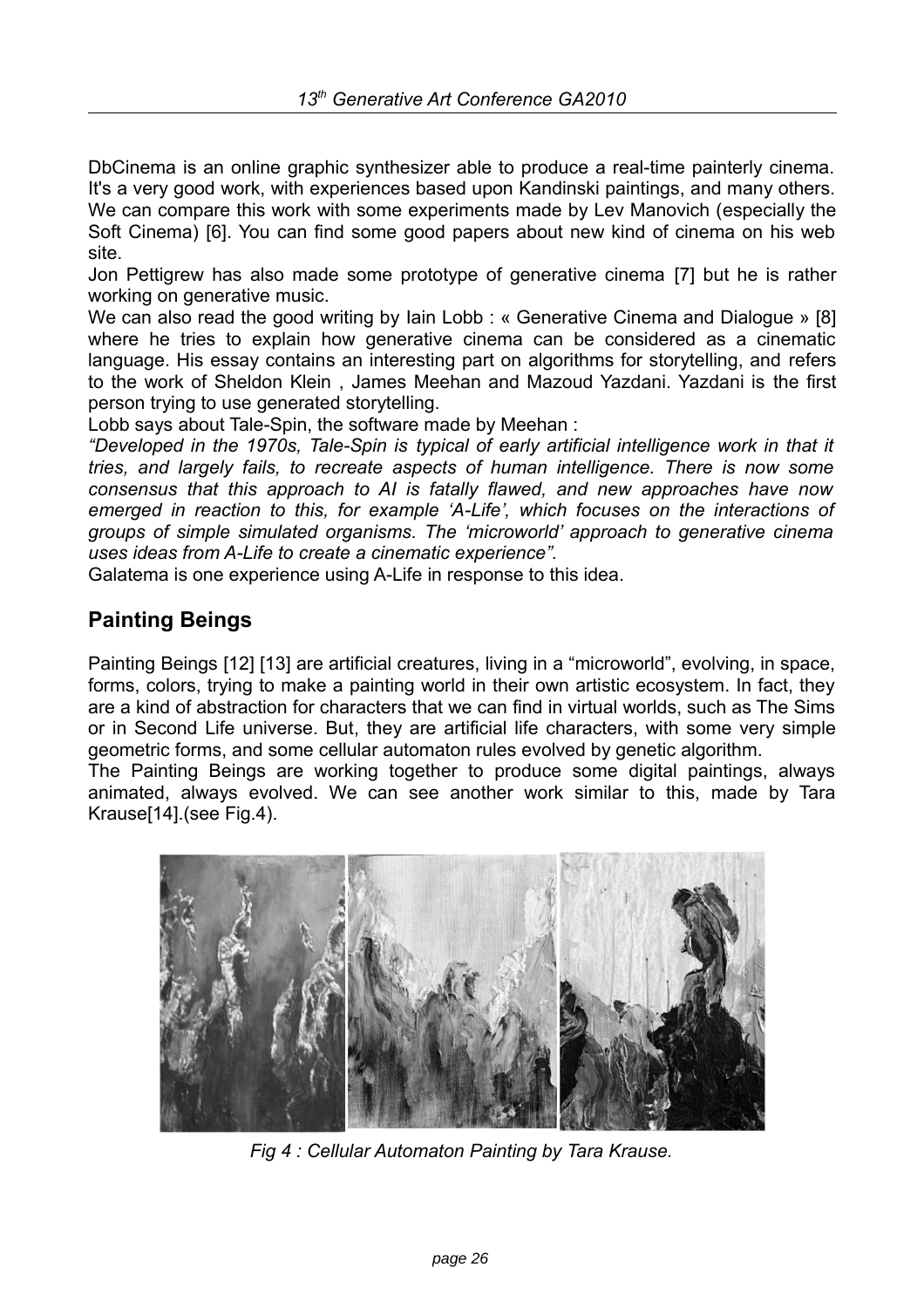Painting Beings can organize themselves, to produce abstract art figures, or they can also try to mimic some real images, seen by a web-cam or using an internet research (via Google Search for example). (see Fig 5).



*Fig 5 : Painting Beings in Action. Alain Lioret 2006.* 

Painting Beings give life to the pixels, and they are working like some artificial impressionists , seeing our world from their point of view. They are one of the most important parts of the Galatema ecosystem for making artificial cinema.

# **Plant Beings**

Plant beings are artificial plants, made with genetically evolved L-Systems. These plants were first generated for a special piece of Art, at the "Espace EDF Electra" in 2002. These Plants Beings are constructed in a similar way as Christian Jacob's works[9]. Simple rules for classic L-Systems are used, and evolved by genetic algorithms. The plants beings are alive : they can grow, move, die, can be ill, and some can even eat other beings... (see Fig 6). They also use the "Divine Proportion" rules (see later in this paper).



*Fig. 6 : One example of Plant Beings. Alain Lioret. 2002.*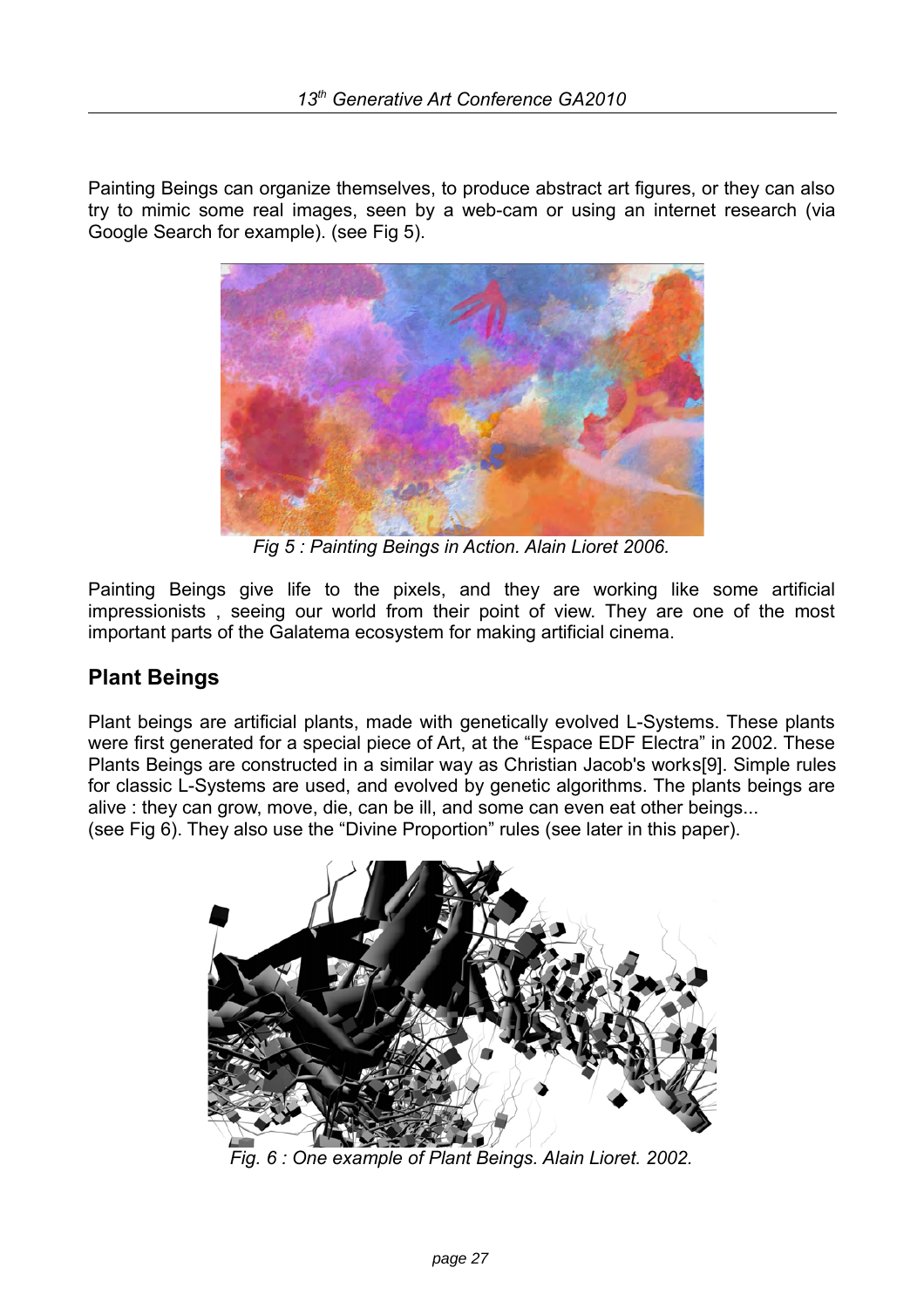# **Light Beings**

Light Beings are some strange artificial creatures, who's major work is to produce the lights in their world. Derived from the plant beings, they also have shape, based on fractal L-System, with other more abstract rules than the plants. The Light Beings were first created for the exhibition "Les Passeurs de Lumières" in the "Centre International du Vitrail" in Chartres (2003)[10].

All the light produced in the Galatema System is made by these beings. (See Fig 7).



*Fig.7 : Some Light Beings (with 3 Plant Beings). Alain Lioret. 2003.* 

# **Sound Beings**

Sound Beings are a new kind of artificial creatures, made specially for Galatema Systems. Sound Beings are some entities, producing generative music, using fractal rules, such as cellular automaton, strange attractor formulas, and few other methods. Python Source code for the Sound Beings is inspired by the software FractMus, written by the compositor Gustavo Diaz-Jerez[11].

The music produced by the Sound Beings use special rules that evolve within the Fibonacci Numbers as explained in [20] and [21].

# **Eyes Beings**

The role of Eyes Beings is to see many different things. They can of course see their own world, the 3D world where the Galatema artificial beings live. They take the work of the virtual camera inside this world. But, they can do more : they can read some texts (with simple words or short sentences) and consider them as a screenplay for making some films. How can they understand what they see ? Simply by using Internet, and especially the Google Image Search engine. For example, if they can read the word "Dinosaur", they automatically see this page : (Fig 8).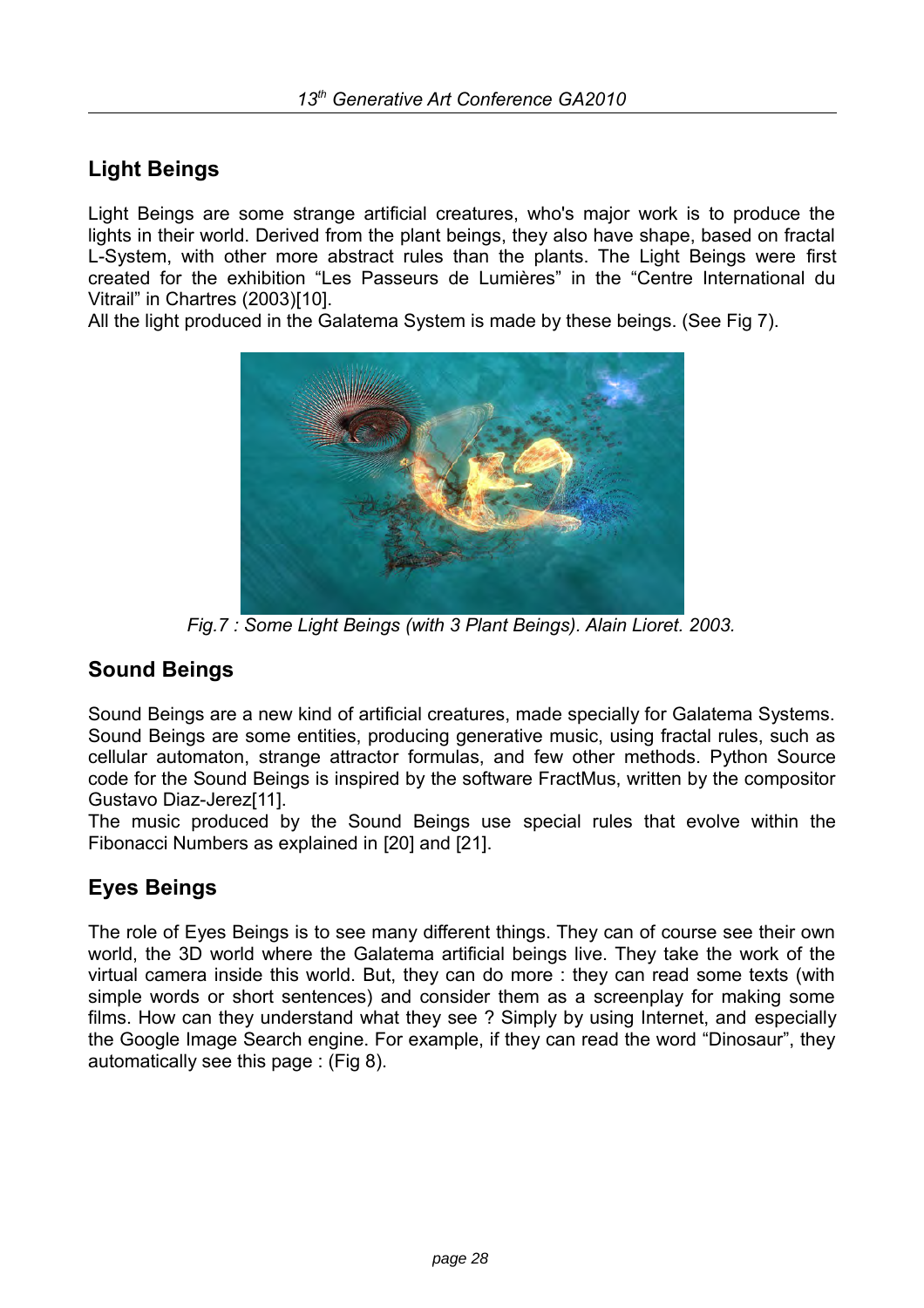

*Fig 8 : Result of a Google Image Search, for the word "Dinosaur".* 

So, Eyes Beings can load these images (randomly or entirely), pass them on to the Painting Beings, who will give their own interpretation .

Eyes Beings can also look at us through a web-cam or a digital camera, in real time, so they are able to insert some interpretations of pictures instantly.

# **Cut Beings**

Cut Beings are artificial creatures whose task is to make the montage of the film. They can work in real time, pointing out the correct Eyes Being and putting them to work. They can also make a metric montage for one or many produced films after producing series of numbers in time and collaboration with Eyes Beings

The first rules they use are inspired by Eisenstein theory [15], about arithmetical montage, which we can see also in some Peter Kubelka films.

## **Implementation of Galatema System**

Galatema System uses Open Source Software, especially Blender[16] for the 3D world and Python[17] for programming. Blender 2.5x is a very good software for making artificial cinema, because all the necessary elements are included.

Painting Beings, Eyes Beings, Light Beings and Plant Beings are involved directly in the 3D scenes. See Fig 9.

Sound Beings and Cut Beings are working together in the Sequencer for the final montage of the film. See Fig 10.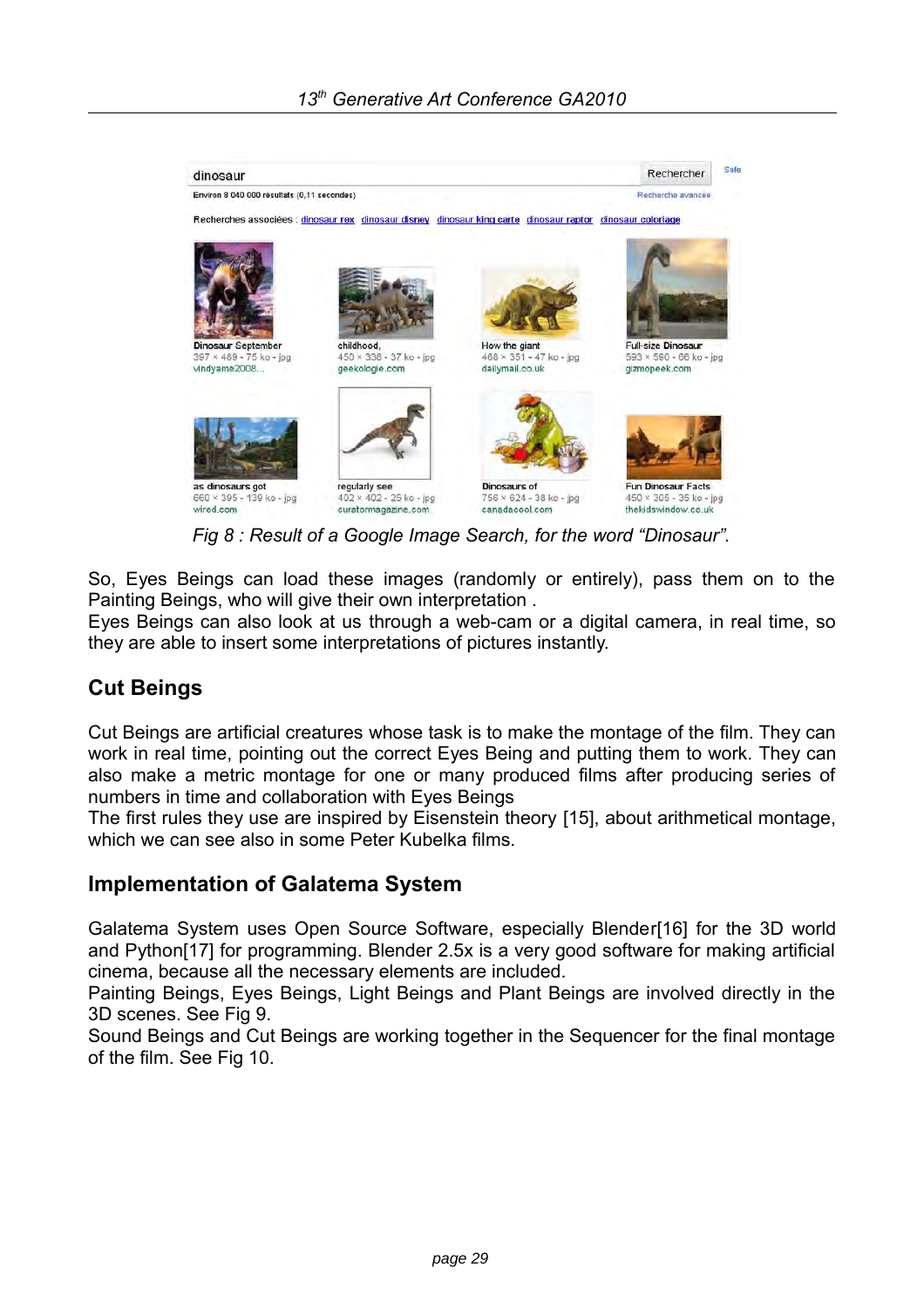

*Fig 9 : Some Eyes Beings with Light Beings and Painting Beings in the Galatema System under Blender.*

| Shki (Marshington) |                                                                    |                                      |                                  |
|--------------------|--------------------------------------------------------------------|--------------------------------------|----------------------------------|
|                    |                                                                    |                                      |                                  |
|                    | 1003 (Please Security)                                             |                                      |                                  |
|                    | 250   Gestensformt Galaxmatical                                    | 255 (Galamaticane) OCL Galamaticane) |                                  |
|                    | 250   Scene: GalatemaScene 3<br>250   Scene 001   GalatemoScen (1) |                                      | 250   Scime DD2: GalatemaScienc3 |
|                    |                                                                    |                                      |                                  |

*Fig 10 : Sound Beings and Cut Beings for Galatema Scenes in Blender.* 

# **An Evolving World**

How do these artificial beings work together ? They are all parts of a huge genetically evolved ecosystem. All these beings have many parameters (colors, positions, rotations, velocity, etc.). The amount of parameters is too big to use all of them in the system. So, we are using a factor P, which sets up the correct amount of parameters to be included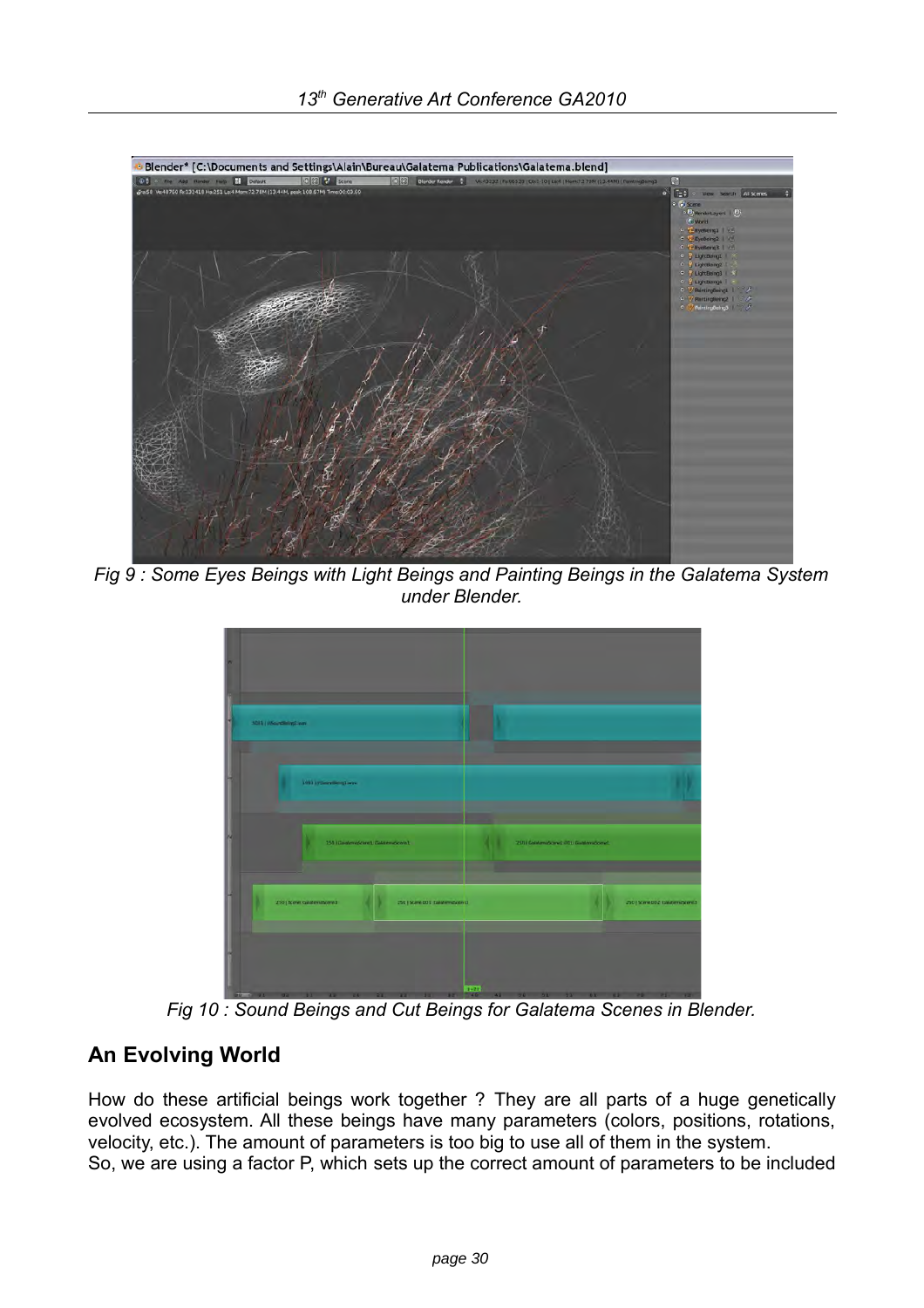in the genome for the entire ecosystem.

This factor P can change with time, during the production of a film.

Then, the system makes a random choice of P parameters among all parameters in the entire system. Then, a special procedure, called "Proportion" runs to assemble parameters by groups, of 2 parameters, or 3, 4 , 5 until 10 parameters together. So, Galatema System stores lists such as :

*Plist = [(PaintingBeing1.TranslateX, LightBeing2.intensity), (EyesBeings9.positionZ, PaintingBeing6.rotationX, SoundBeing4.timeEnd), (PaintingBeing4.velocityY, CutBeing3.timeStart)]* 

(In Python language, Plist is a list of tuples).

# **Rules of Divine Proportion**

With the Plist of parameters, Galatema System is based on a Genetic Algorithm, and the fitness function is build upon the "Divine Proportion Rules". Following the major work of Luca Pacioli (See Fig 11), Divine Proportion[18][19] use some key numbers, such as the Golden Ratio, called Phi (φ), which is equal to :

*(1 + √5) / 2 = 1.6180339... (Rule Factor 1)* 

But also, the inverse of  $φ$ ,  $φ$  which is equal to

*1 / φ = 1 / 1.6180339...= 0.6180339....(Rule Factor 2)* 



*Fig 11 : Luca Pacioli, and his major work about the Divine Proportion.* 

Galatema's beings are also using the Golden Angle, which value is calculated as followed :

*360 \* (1 - 1/ φ) = 137.51°, or about 2.399963 radians. (Rule Factor 3).*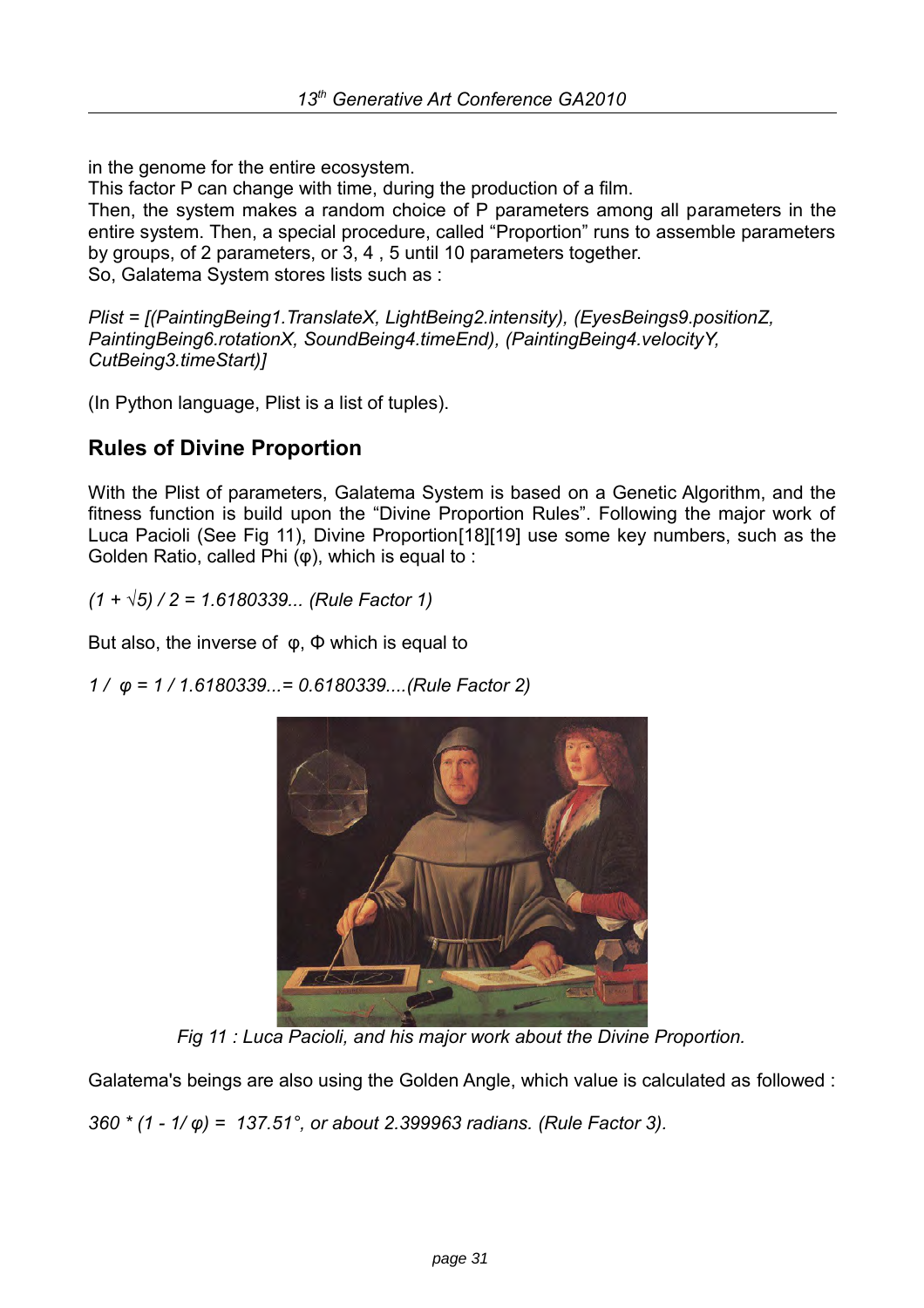The Rule Factor 4 is used for all the combinations of more than two parameters. It is based on the Fibonacci numbers, which are :

*0, 1 ,1 , 2, 3 , 5 ,8 ,13, 21, 34, etc... (Rule Factor 4)* 

These simply rules are used by the artificial beings to evolve their proportions of parameters during time (two by two or more), and the fitness function is calculated as below :

*For each tuple of parameters:* 

```
If number of elements == 2:
```

```
fit = random (rule1, rule2, rule 3)
```
*Else:* 

*n = number of elements fit[1] = 1 For i = 2 to n: fit[i] = fit[i-1] + element[i]* 

So, the global fitness function for evolving the population of artificial beings in the Galatema System is :

 $FIT = \sum \text{fit}(\text{all} \text{ tuple})$ 

## **Experimentation**

The first experience made with the Galatema System, was the GalaBoids creations. GalaBoids were presented at the Genetic and Evolutionary Computing Conference (Gecco) [22]. Boids are living in their world, all making their own paths. They use additional rules which gives them strange behaviors especially some trajectories, based on hypercomplex fractals formula (such as polynomial functions, for example  $z = z^p + z + c$  in the complex plan numbers). Boids were based on the Craig Reynolds works as described in [24].

These Boids are using Genetic Algorithm applied to their trajectories, grouped by similar colors, so they can find a better way with other boids which have nearest colors. [23]. (See Fig 12).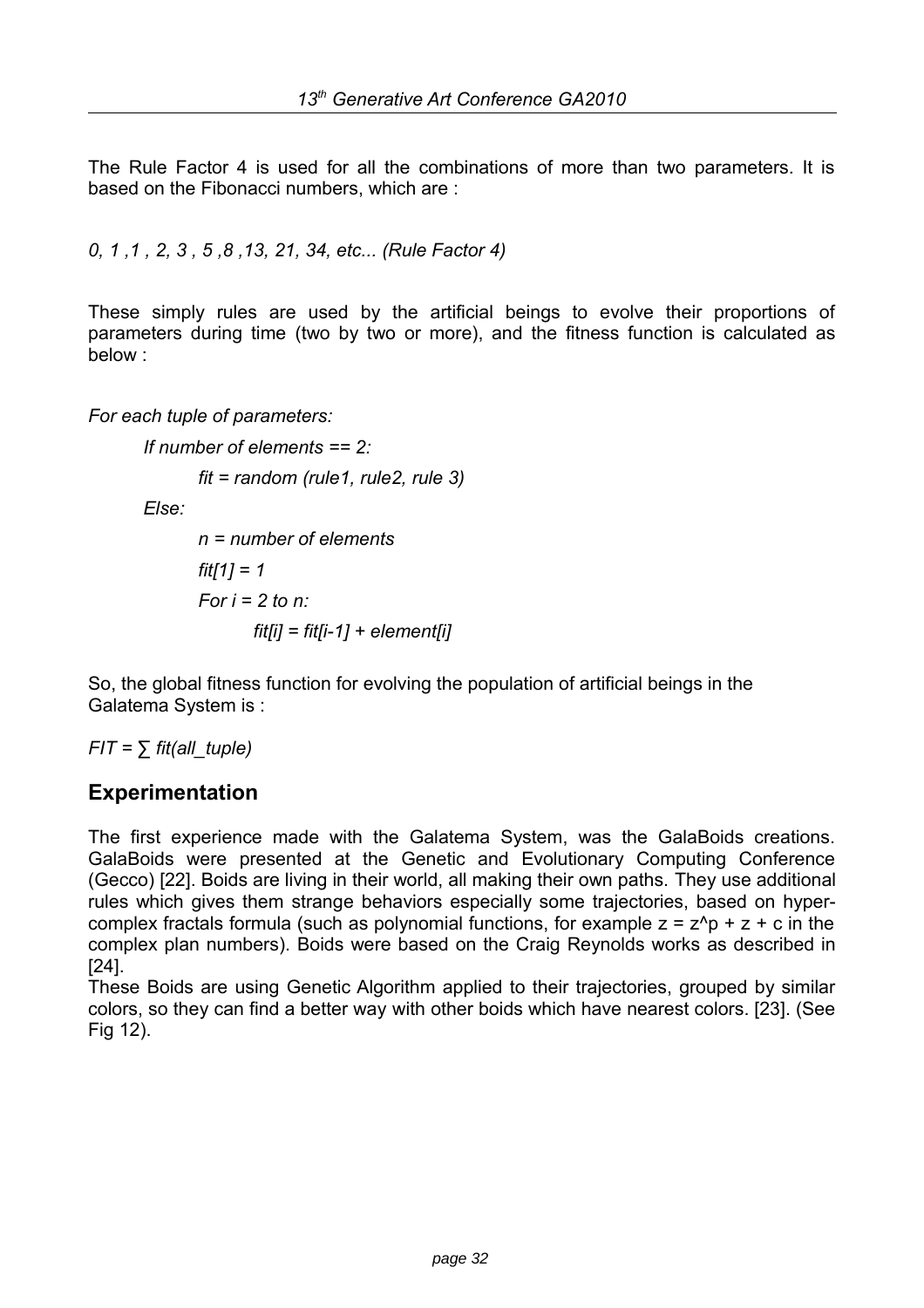

*Fig 12 : GalaBoids, first experience with the Galatema System.* 

The second experience is a short film, called "Galaone", and produced upon a very simple screenplay, given to the Eyes Beings :

> *"Big bang universe Earth at the beginning Beginning of life Bacteria Seashell Dinosaur Australopithecus Mother Earth Passion of Christ Science history"*

Galaone is the first completely artificial film, made by the Galatema System Beings. (See Fig 13)



*Fig 13 : One frame of the Galaone film. 2010.*